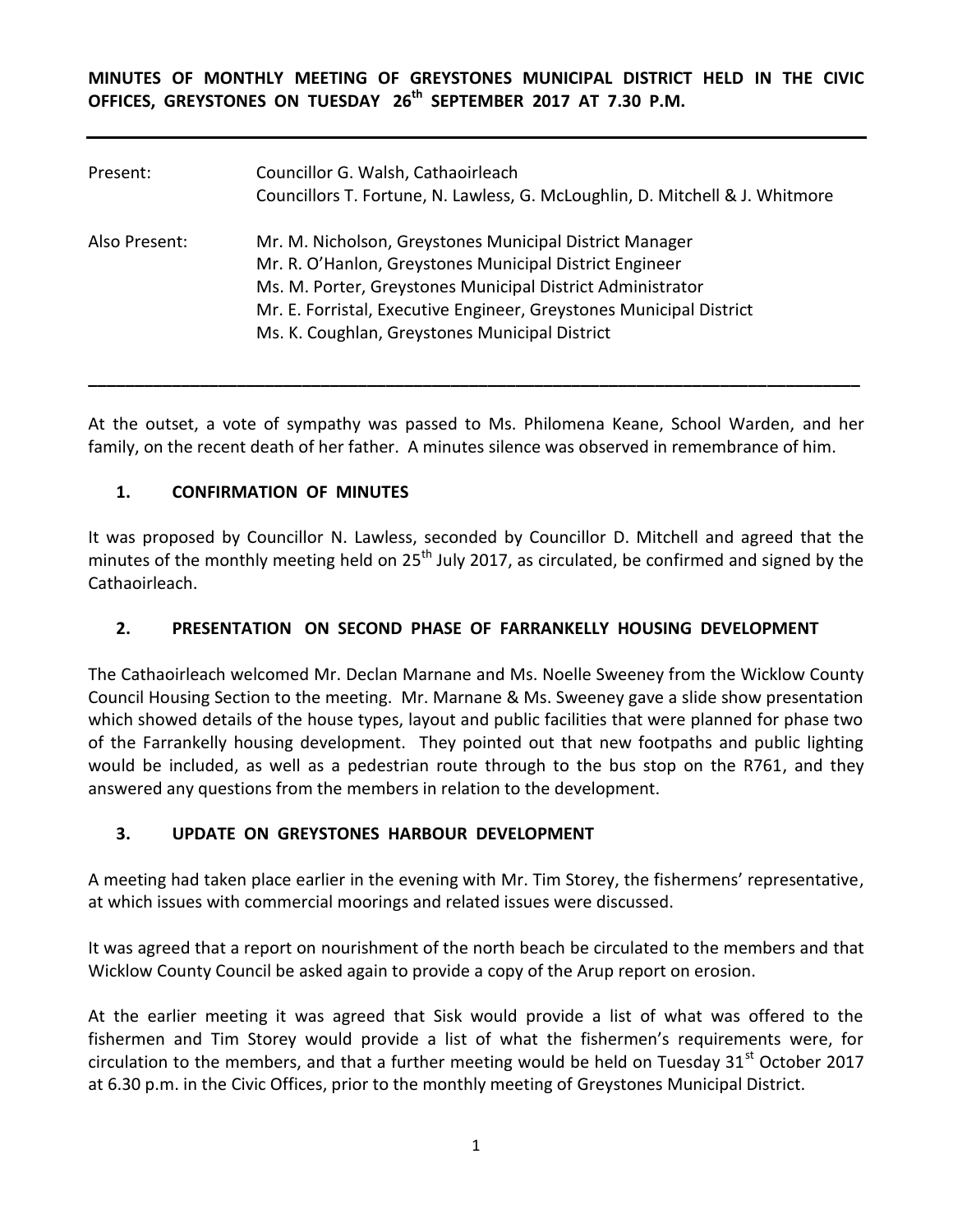### **4. ARRANGEMENTS FOR CHRISTMAS LIGHTS**

A meeting planned for earlier in the evening to discuss the Christmas Lights was postponed until 31 $^{\rm st}$ October 2017 at 6 p.m.

It was agreed that the Christmas lights would be turned on on Saturday  $25<sup>th</sup>$  November. Councillor G. McLoughlin advised that the Greystones 2020 group were willing to organize the event again this year and that they would collect contributions from local businesses.

# **5. UPDATE ON PROVISION OF PUBLIC TOILETS AT THE HARBOUR, GREYSTONES**

It was agreed that discussion on the expressions of interest submitted in relation to the provision of public toilets at the harbour be held in committee because of the commercially sensitive information being considered, so members of the public and the media were requested to leave the chamber.

Following discussion it was agreed that additional information be sought from the proposed developers before any decision was taken.

## **6. ALLOCATION OF 2017 DISCRETIONARY FUNDING**

A report outlining agreed allocations to date had been emailed to the members in advance of the meeting together with a list of requests / other considerations for funding.

Following discussion it was agreed that the remainder of the public realm funding be allocated to implement the recommendations from last year's tree surveys and to cover any over-run on the Mill Lane and St. Crispin's projects already agreed.

It was also agreed to provide €2,000 to the Christmas Market group for a marquee at the harbour and a further €2,000 for a Battle of the Bands competition, subject to their submission of full details of last year's event.

Finally it was agreed to allocate a total of €10,000 to commence a programme of providing road name signs on all public roads.

## **7. REPORT FROM GREYSTONES MUNICIPAL DISTRICT ENGINEER**

A report on works carried out and planned in the district was circulated to the members and the District Engineer answered any queries from the members in relation to same.

Following discussion it was agreed that the following issues be referred to Wicklow County Council:

- 1. Parking on footpaths at Blacklion and Kenmare Heights
- 2. Cycle lane at Killincarrig
- 3. Drain clearing and repair of barriers on Charlesland Dual Carriageway
- 4. Footpath at Glenbrook Park
- 5. Works at The Breeches, Kilcoole.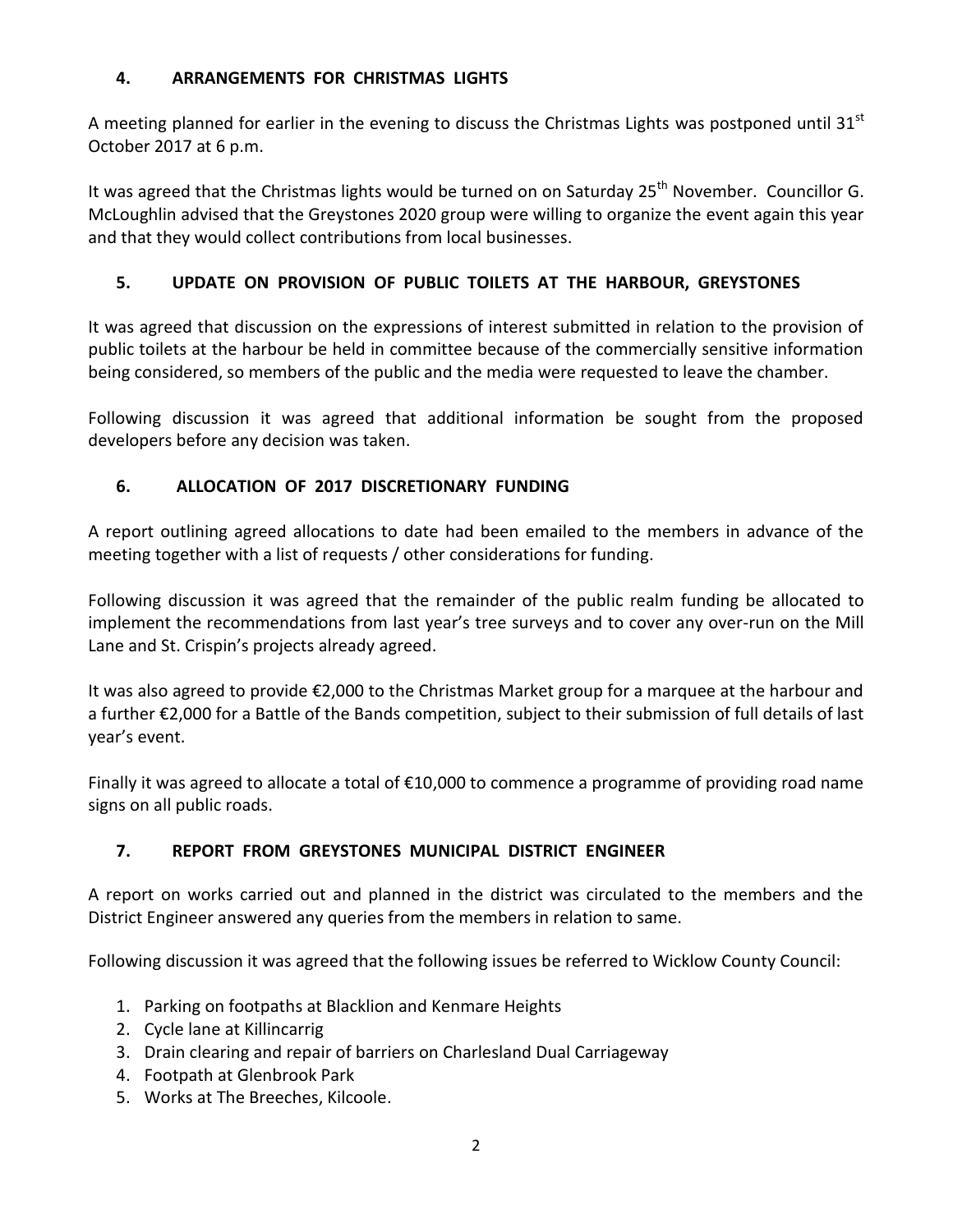#### **8. NOTICES OF MOTION:**

(a) Motion in the names of Councillors D. Mitchell & G. McLoughlin (deferred from July meeting): "The Council should write to Irish Rail to ask them to ensure that diesel carriages they are about to order can have a selection of doors only open at short platform stations as in other commuter railways. This will enable longer diesel trains to serve Greystones and double the Wicklow train capacity which is standing room only at rush hour".

Councillor D. Mitchell informed the members that he had already written to Irish Rail in relation to this matter and had received a reply from them advising that the new carriages would not be able to only have a selection of doors open at short platform stations.

Following discussion it was agreed that Councillor Mitchell would compose a further letter to Irish Rail outlining alternative options and that the District Administrator would forward same to Irish Rail on behalf of the Greystones MD members.

(b) Motion in the names of Councillors D. Mitchell & G. McLoughlin:

"The parking bye laws should be changed on Marine road to ban with appropriate fines, camper vans or other camping vehicles, from parking for more than 1 night there or in another part of Greystones. A night time stay should be defined for enforcement purposes as parking at 3 am".

The District Administrator informed the members that she had made enquiries from a number of local authorities and that overnight parking by camper vans did not appear to be an issue elsewhere. She pointed out that there were currently two and four hour maximum parking limits in Greystones but that these were not enforced. She stated that if a decision was taken to enforce the limits, they would have to be enforced across the board and not just for camper vans.

Following discussion it was agreed that the District Administrator would contact Roscommon County Council to see how they enforced their ban on overnight parking by camper vans, and that the matter would be considered again at the October meeting of the Municipal District.

(c) Motion in the names of Councillors G. McLoughlin & D. Mitchell:

"That Greystones Municipal District requests that Larry Keegan, the developer who owns the land in the centre of Kilcoole, attends a meeting with the district Councillors to show his plans and vision for this crucial piece of infrastructure in the village prior to applying for planning permission".

Following discussion on this motion it was agreed to invite Mr. Keegan to attend the October meeting of Greystones Municipal District.

(d) Motion in the names of Councillors G. McLoughlin & D. Mitchell: "That Greystones Municipal District writes to Irish Rail to urgently request a shelter at the Kilcoole Train Station before winter sets in".

Following discussion on this motion it was agreed to write to Irish Rail to request that they follow up on their commitment to provide a shelter at the Kilcoole railway station.

### **9. CORRESPONDENCE**